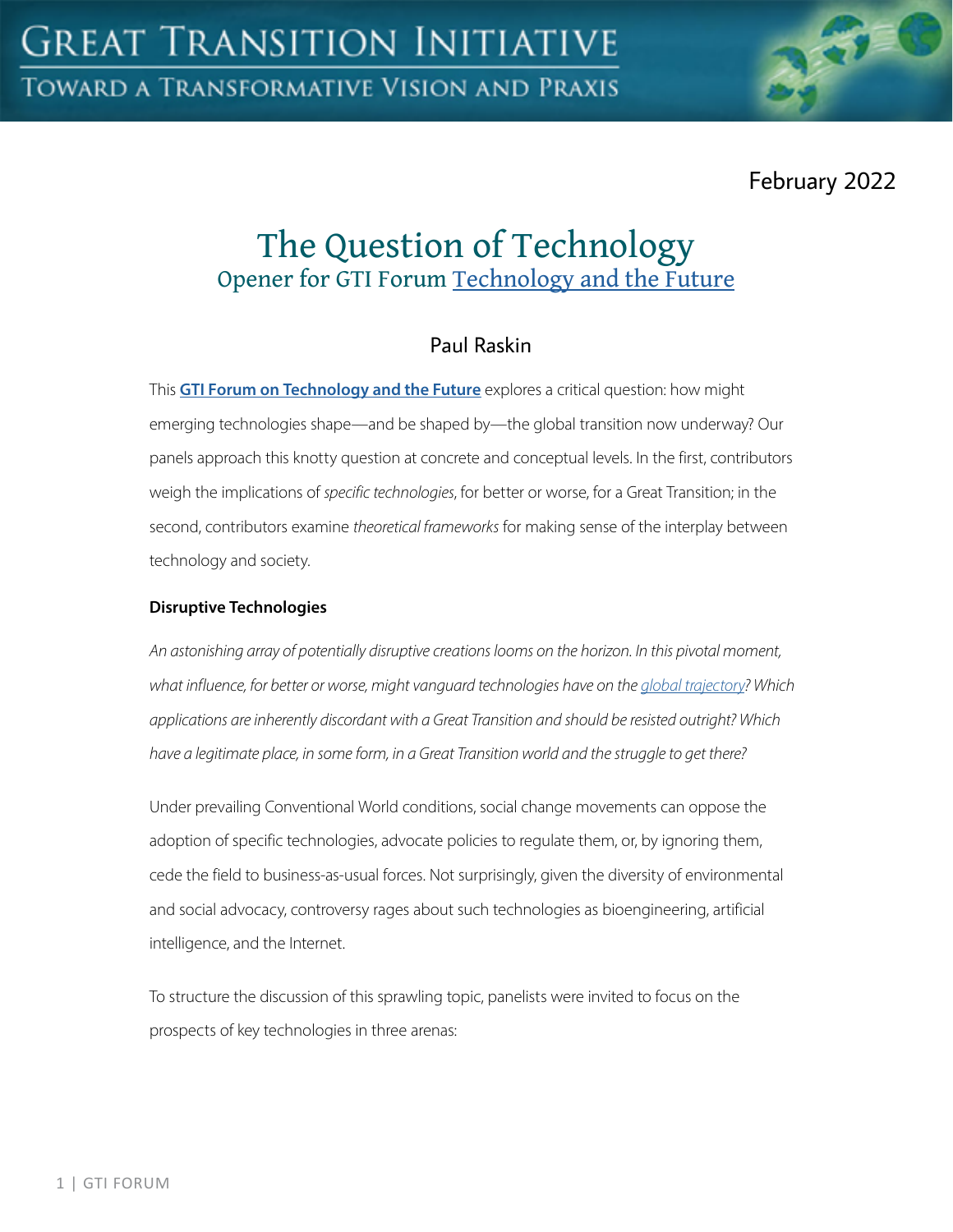Bioengineering: Will there be GMOs in a Great Transition? Surely we need to move from industrial agriculture to an agro-ecological model, but can this meet the nutritional needs of a growing population? Some see a role for regulated GMOs, while others passionately disagree.

Artificial intelligence: Will AI induce painful unemployment in the near term? By reducing socially necessary labor time, might it be the precondition for a post-scarcity society? What would a politically progressive AI strategy look like that balances such concerns?

Digital economy: Do blockchains and cryptocurrency merely foreshadow new financial and environmental burdens, or hold the promise, as some claim, of hastening a post-capitalist economy? Can social movements begin to coopt elements of platform capitalism to grow the infrastructure of platform cooperativism?

Interlocutors were asked to reflect on how different institutional contexts might shape the form each technology assumes and the function it plays, a consideration which segues into the discussion of theoretical frameworks, the theme of our second panel.

#### **The Big Picture**

*How should we think about the interplay between technological and social evolution? Does technology drive history? Or the reverse? Or perhaps the logic of discovery defines a channel of possibilities for social evolution that delimits the scope for human agency?*

Ask a professional futurologist (or a wonderstruck layman) what our grandchildren's world will look like, and odds are you'll hear a story about how disruptive technology inexorably will revolutionize economies and everyday life. For many, *technological determinism*—the idea that technology drives history—is a seductive lure that offers a through-line for explaining social change. We can resist, surrender, or adapt to the robots (and much else), but they are coming!

But in downplaying the other side of the equation—the ways history drives technology technological determinism is reductive and simplistic. The robots and their ilk will not be dropped from the sky by technology gods; they will carry characteristics and functions congruent with the societies that spawn them. By insisting that the internal logic of innovation drives social evolution, technological determinism reverses that paternity. If technology marches to the beat of its own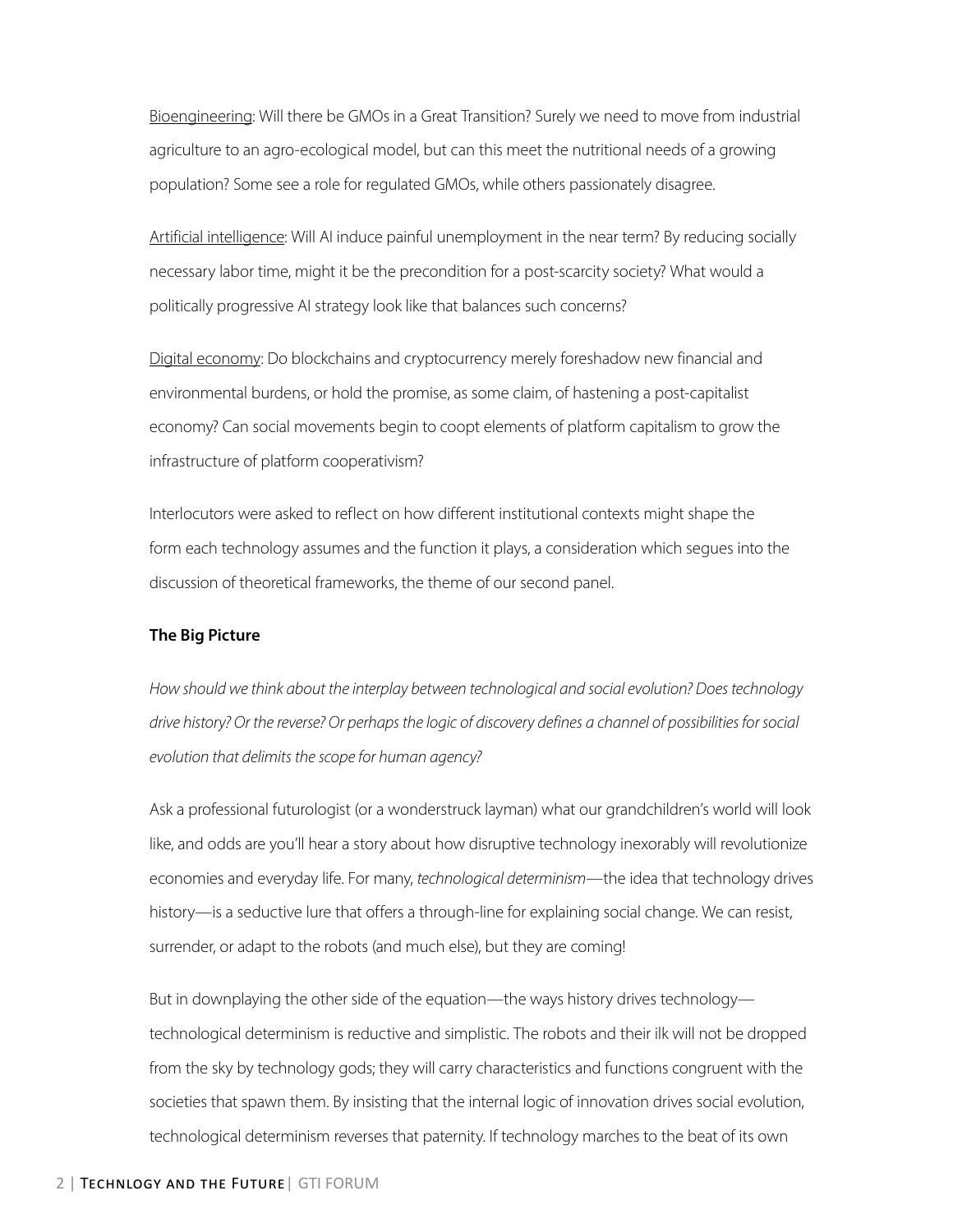drum, we can love it (*technophilia*) or hate it (*technophobia*) but not alter its essence. Both the techno-optimist gushing about cool gadgets and the techno-pessimist indicting the machine let the reigning political economy off the hook.

By contrast, the *social construction of technology* school rejects the idea of technology as an autonomous force, instead understanding it as embedded in society and subject to individual and collective choices. Social constructionism yields academic and policy insight into the regulation and management of R&D, but its granular focus cannot guide us in the big-picture challenge of shaping the social-technological culture of the future. Moreover, social constructionism's bias—history drives technology—obscures the objective constraints imposed by the state of technology and the laws of nature.

What are the contours of a systemic understanding of the technology-society dialectic? An adequate framework recognizes that technological and social conditions co-evolve at different spatial scales influenced by strengthening global forces. In stable times, the technological variants that prevail and become entrenched are those compatible with dominant interests and institutions. However, at pivotal moments of historical change like the present, techno-social systems can branch in myriad directions as disruptive innovations contribute to the stress on existing structures, helping to trigger and shape what comes next.

In our time of transformation, emergent technologies powerfully affect all future trajectories, whether of Conventional Worlds, Barbarization, or Great Transition varieties. The forms they assume and the roles they play are subject to choices yet to be made and struggles yet to be waged. If it is true that the robots will look like us, the prior question remains: what will we look like? Technology scenarios are subplots of the larger story depicted in the alternative narratives of the future.

With these general remarks offered as background for your critique and elaboration, our panelists examine tangible and theoretical dimensions of **Technology and the Future**.